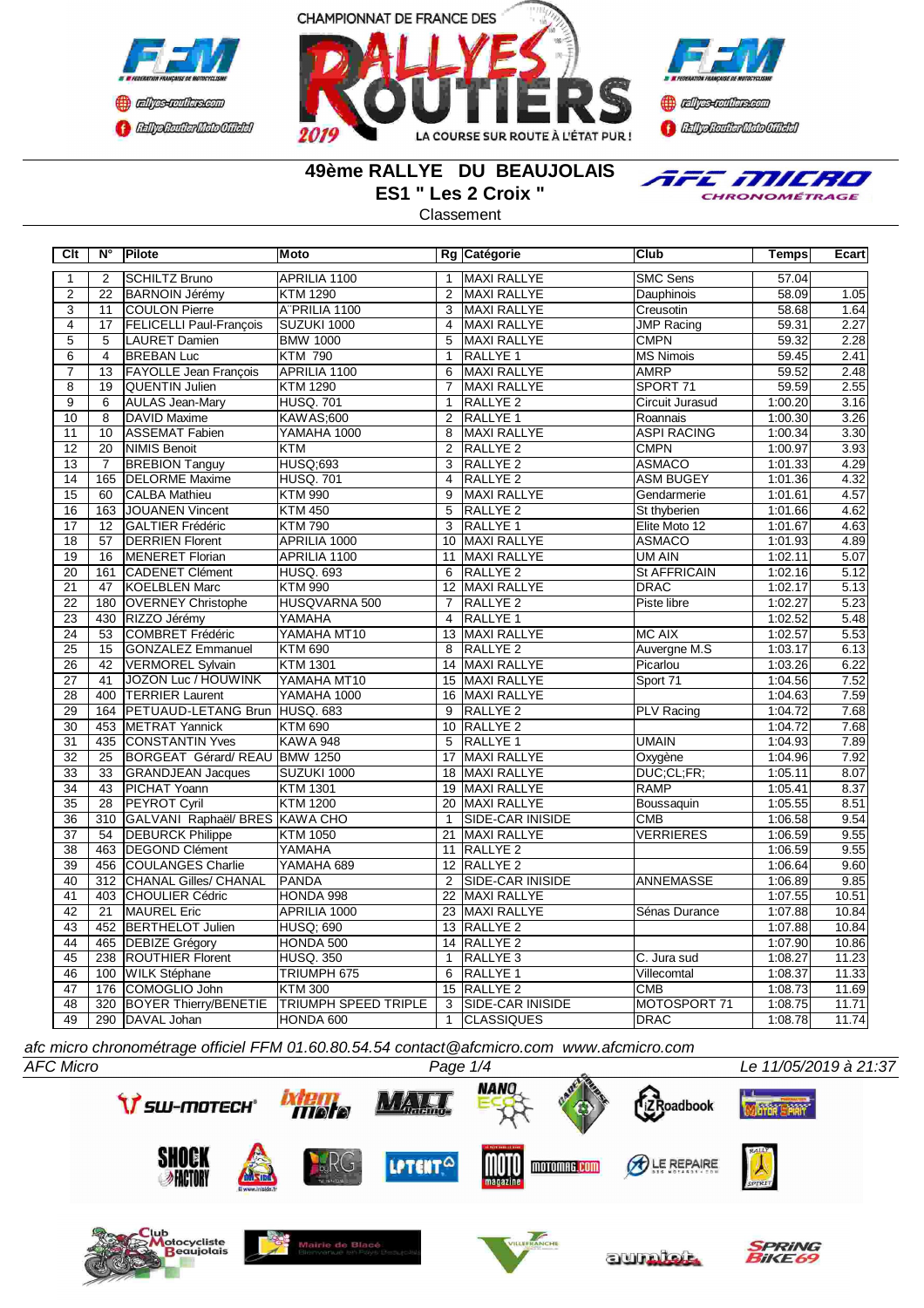





49ème RALLYE DU BEAUJOLAIS ES1 " Les 2 Croix " **Classement** 



| Clt             | $N^{\circ}$      | Pilote                                 | Moto               |                 | Rg Catégorie            | Club                    | Temps   | Ecart |
|-----------------|------------------|----------------------------------------|--------------------|-----------------|-------------------------|-------------------------|---------|-------|
| 50              | 462              | <b>FELLMANN Eddy</b>                   | <b>KTM 690</b>     |                 | 16 RALLYE 2             |                         | 1:09.29 | 12.25 |
| 51              | 240              | <b>COURTAUD Mathias</b>                | HONDA 500          | $\overline{2}$  | RALLYE <sub>3</sub>     | Villecomtal             | 1:09.42 | 12.38 |
| $\overline{52}$ | 406              | DEPARDON Jérôme/DE                     | <b>BMW 1100</b>    | 24              | <b>MAXI RALLYE</b>      | <b>UMA</b>              | 1:09.72 | 12.68 |
| 53              |                  | 272 VERICEL Pascal                     | YAMAHA 350         | $\mathbf{1}$    | <b>ANCIENNES</b>        | Baldago's               | 1:10.16 | 13.12 |
| $\overline{54}$ |                  | 433 <b>DESPRAS Martial</b>             | TRIUMPH 675        | $\overline{7}$  | <b>RALLYE 1</b>         | Croix Borsat            | 1:10.74 | 13.70 |
| 55              | $\overline{322}$ | CAPDEVILLE Vincent/LA                  | CHODA 1300         | $\overline{4}$  | <b>SIDE-CAR INISIDE</b> | <b>LMAP</b>             | 1:10.89 | 13.85 |
| 56              | $\overline{31}$  | <b>POTIER Guillaume</b>                | DUCATI 1260        | $\overline{25}$ | <b>MAXI RALLYE</b>      | <b>MS Nimois</b>        | 1:10.90 | 13.86 |
| $\overline{57}$ |                  | 293 DURIS Jean-Luc                     | HONDA 900          | $\overline{2}$  | <b>CLASSIQUES</b>       | <b>ACTIVBIKE</b>        | 1:10.97 | 13.93 |
| $\overline{58}$ | $\overline{316}$ | <b>BERTHOMIEU Benoit /R</b>            | SUZUKI 1300        | $\overline{5}$  | SIDE-CAR INISIDE        | <b>MC RUTHENOIS</b>     | 1:11.11 | 14.07 |
| $\overline{59}$ | 99               | <b>DEVILLARD Mathieu</b>               | TRIUMPH 765        | $\overline{8}$  | <b>RALLYE 1</b>         | SPORT 71                | 1:11.64 | 14.60 |
| $\overline{60}$ | 241              | <b>GROLAND Raphaël</b>                 | HONDA 500          | $\overline{3}$  | RALLYE <sub>3</sub>     | <b>TEAM 6 AVENUE</b>    | 1:12.00 | 14.96 |
| 61              | 96               | <b>BUISSON Luc</b>                     | TRIUMPH 675        | 9               | RALLYE <sub>1</sub>     | MOT SP 71               | 1:12.30 | 15.26 |
| 62              | 420              | <b>BERNARD Thibaut</b>                 | YAMAHA 850         | 10              | RALLYE <sub>1</sub>     | <b>UMA</b>              | 1:12.41 | 15.37 |
| 63              | 44               | <b>BASELLO Florent</b>                 | <b>HONDA 1000</b>  |                 | 26 MAXI RALLYE          | <b>CORRC</b>            | 1:12.51 | 15.47 |
| 64              | $\overline{93}$  | CASTELEYN Rémi                         | TRIUMPH 765        | 11              | <b>RALLYE 1</b>         | <b>PLV Racing</b>       | 1:12.60 | 15.56 |
| 65              | 114              | <b>BOUHATOUS Gabriel</b>               | TRIUMPH 765        | 12 <sup>2</sup> | RALLYE 1                | <b>Riding Sensation</b> | 1:12.82 | 15.78 |
| 66              | 244              | PARUSSINI Rudy                         | <b>HUSQ. 350</b>   | $\overline{4}$  | RALLYE <sub>3</sub>     | St Chamond              | 1:12.83 | 15.79 |
| 67              | 427              | PARTARRIEU Quentin                     | YAMAHA 850         | 13              | <b>RALLYE 1</b>         |                         | 1:12.89 | 15.85 |
| $\overline{68}$ | 97               | <b>BRUN Eudes</b>                      | TRIUMPH 675        |                 | 14 RALLYE 1             | Motosport 71            | 1:12.96 | 15.92 |
| 69              | 177              | <b>BONFILS Jérémy</b>                  | <b>KTM 690</b>     | 17              | <b>RALLYE 2</b>         | MC VILLARS/ECO          | 1:12.97 | 15.93 |
| $\overline{70}$ |                  | 315 LEPAGE Pauline/ LEPAG YAMAHA 1000  |                    | $\overline{6}$  | <b>SIDE-CAR INISIDE</b> | MC <sub>2</sub> A       | 1:13.02 | 15.98 |
| $\overline{71}$ |                  | 120 LEGER Pascal                       | TRIUMPH 675        | $\overline{15}$ | <b>RALLYE 1</b>         | <b>RM Creusotin</b>     | 1:13.11 | 16.07 |
| $\overline{72}$ | $\overline{317}$ | <b>BACON Franck/CHOPAR</b>             | <b>KTM CH.1190</b> | $\overline{7}$  | <b>SIDE-CAR INISIDE</b> | Creusotin               | 1:13.26 | 16.22 |
| 73              | 37               | NOVET Thibaut                          | <b>KTM</b>         | 27              | <b>MAXI RALLYE</b>      | Dauphinois              | 1:13.41 | 16.37 |
| $\overline{74}$ | 296              | <b>PIGEAT Richard</b>                  | DUCATI 900         | 3               | <b>CLASSIQUES</b>       | Creusotin               | 1:13.47 | 16.43 |
| 75              | 426              | SARBONI Julien / TRCOT                 | SUZUKI 749         | 16              | RALLYE <sub>1</sub>     | Prévention              | 1:13.51 | 16.47 |
| 76              |                  | 410 ROUX Nicolas                       | <b>KTM 1290</b>    | 28              | MAXI RALLYE             | <b>CMB</b>              | 1:13.56 | 16.52 |
| 77              | 450              | MICHEL J.Christian                     | <b>KTM 690</b>     | 18              | <b>RALLYE 2</b>         | <b>UMA</b>              | 1:13.67 | 16.63 |
| $\overline{78}$ | 306              | MARTIN Alexandre                       | 900 BR             | 4               | <b>CLASSIQUES</b>       | <b>MC VILLARS</b>       | 1:13.72 | 16.68 |
| $\overline{79}$ | 30               | MOTTAZ Rémi                            | HONDA 1300         | $\overline{29}$ | <b>MAXI RALLYE</b>      | <b>MBG MOTO</b>         | 1:13.80 | 16.76 |
| 80              | 425              | <b>AULAS Cyril</b>                     | <b>KTM 939</b>     | 17              | RALLYE 1                |                         | 1:14.07 | 17.03 |
| $\overline{81}$ | 457              | <b>COMBES Emmanuel</b>                 | <b>KTM 690</b>     | $\overline{19}$ | <b>RALLYE 2</b>         | Oxygène                 | 1:14.10 | 17.06 |
| 82              | 432              | <b>OSSEDAT Rémi</b>                    | YAMAHA 847         | 18              | RALLYE 1                |                         | 1:14.13 | 17.09 |
| 83              |                  | 404  DOUX Vincent                      | APRILLA 1000 RSV   | 30              | MAXI RALLYE             |                         | 1:14.28 | 17.24 |
| 84              | 292              | <b>FORTIN Eric</b>                     | <b>BMW 1000</b>    | $\overline{5}$  | <b>CLASSIQUES</b>       | <b>MOTO NATURE D'</b>   | 1:14.48 | 17.44 |
| 85              | 329              | CHOIN A./ BORDAS Patr CHODA 1000       |                    | 8               | SIDE-CAR INISIDE        | <b>UM AUBE</b>          | 1:14.53 | 17.49 |
| 86              | 486              | <b>BLANCHON Maurice</b>                | YAMAHA 350         | 6               | <b>CLASSIQUES</b>       | Panissières             | 1:14.72 | 17.68 |
| 87              | 58               | <b>BOURGEOIS Frédéric</b>              | <b>KTM 1290</b>    | $\overline{31}$ | <b>MAXI RALLYE</b>      | <b>MC Carole</b>        | 1:14.76 | 17.72 |
| $\overline{88}$ | $\overline{18}$  | GAMBINO Davy                           | <b>KTM790</b>      | $\overline{19}$ | <b>RALLYE 1</b>         | <b>UMA</b>              | 1:14.91 | 17.87 |
| 89              | 94               | <b>LARUE Gilles</b>                    | YAMAHA 850         | 20              | RALLYE <sub>1</sub>     | <b>CAROLE MC</b>        | 1:15.13 | 18.09 |
| $\overline{90}$ | 233              | COLLIOT Philippe                       | HONDA 500          | $\overline{5}$  | RALLYE <sub>3</sub>     | Avenir Moto             | 1:15.37 | 18.33 |
| 91              | 183              | VINCENT Mathieu                        | SUZUKI 350         |                 | 20 RALLYE 2             | Croix Borsat            | 1:15.74 | 18.70 |
| 92              | 303              | CRESCENZO Sébastien                    | HONDA 900          | $\overline{7}$  | <b>CLASSIQUES</b>       | Mot.sport 71            | 1:15.90 | 18.86 |
| 93              | 55               | <b>LAMOUR Marc</b>                     | HONDA 1100         | 32              | <b>MAXI RALLYE</b>      | Val Seine 76            | 1:15.95 | 18.91 |
| 94              | 104              | <b>PREUDHOMME Benjami</b>              | SUZUKI 750         | $\overline{21}$ | RALLYE 1                | Circuit Carole          | 1:15.99 | 18.95 |
| 95              | 424              | <b>BOISSERIE Philippe</b>              | APRILIA 1100       | 33              | <b>MAXI RALLYE</b>      |                         | 1:16.25 | 19.21 |
| 96              | 113              | <b>GROSSE Johann</b>                   | YAMAHA 850         | $\overline{22}$ | RALLYE 1                | Moto team 95            | 1:16.46 | 19.42 |
| 97              |                  | 105 SIMONNET Hervé                     | YAMAHA 850         | 23              | RALLYE <sub>1</sub>     | <b>CORRC</b>            | 1:16.89 | 19.85 |
| 98              |                  | 301 BUFFET Valentin/THOLLI YAMAHA 1000 |                    | $\overline{8}$  | <b>CLASSIQUES</b>       | <b>UMAin</b>            | 1:17.21 | 20.17 |

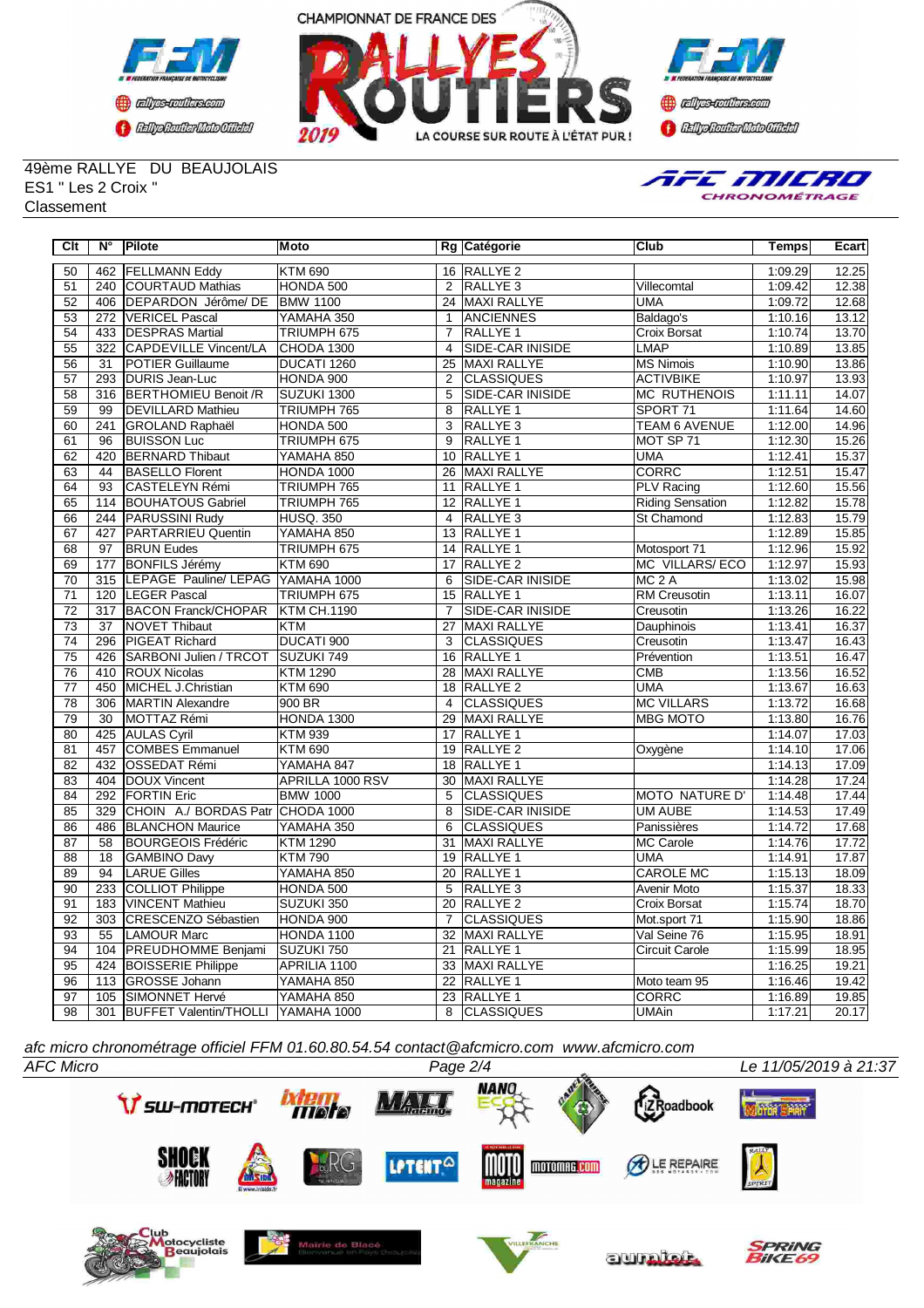





49ème RALLYE DU BEAUJOLAIS ES1 " Les 2 Croix " **Classement** 



| Clt | N°               | Pilote                       | Moto                |                 | Rg Catégorie            | Club                   | Temps   | Ecart |
|-----|------------------|------------------------------|---------------------|-----------------|-------------------------|------------------------|---------|-------|
| 99  | 162              | <b>DUPUIS Valéryane</b>      | <b>KAWA 650</b>     |                 | 21 RALLYE 2             | <b>DRAC</b>            | 1:17.40 | 20.36 |
| 100 | 434              | GUERRIN Jérémy               | TRIUMPH 678         |                 | 24 RALLYE 1             |                        | 1:17.56 | 20.52 |
| 101 | 416              | <b>BAUDIN Guilhem</b>        | <b>KTM990</b>       | 34              | MAXI RALLYE             |                        | 1:17.58 | 20.54 |
| 102 | 405              | DANEYROLLE Gilles            | <b>HONDA 1000</b>   | 35              | MAXI RALLYE             | <b>BELLEVILLE</b>      | 1:17.78 | 20.74 |
| 103 | 487              | PELLOUX Cédric               | YAMAHA 600          | 9               | <b>CLASSIQUES</b>       | Oxygène                | 1:17.99 | 20.95 |
| 104 | 483              | <b>GILLARD Quentin</b>       | KAWAS 650           | 2               | <b>ANCIENNES</b>        | <b>UMA</b>             | 1:18.10 | 21.06 |
| 105 | 123              | <b>MOREAU Loane</b>          | TRIUMPH 675         | $\overline{25}$ | <b>RALLYE 1</b>         | Armagnac               | 1:18.23 | 21.19 |
| 106 | 421              | <b>BERNARD Loïc</b>          | SUZUKI 650          | 26              | <b>RALLYE 1</b>         | <b>UMA</b>             | 1:18.33 | 21.29 |
| 107 | 307              | COLOMB Christophe            | YAMAHA 240          | 10              | <b>CLASSIQUES</b>       | Baldago's              | 1:18.42 | 21.38 |
| 108 | 168              | <b>STEPHAN Pierre</b>        | <b>KTM 690</b>      | $\overline{22}$ | <b>RALLYE 2</b>         | <b>MC FLEUR DE LYS</b> | 1:18.44 | 21.40 |
| 109 | 428              | <b>BARTOLO Cédric</b>        | TRIUMPH 660         | 27              | <b>RALLYE 1</b>         |                        | 1:18.51 | 21.47 |
| 110 | 91               | <b>GRATIOT Caroline</b>      | HONDA 600           | 28              | RALLYE <sub>1</sub>     | <b>ASPI RACING</b>     | 1:18.62 | 21.58 |
| 111 | 332              | <b>BOUDIER Christophe/ M</b> | <b>VOAN 996</b>     | $\overline{9}$  | SIDE-CAR INISIDE        | <b>MC PAU ARNOS</b>    | 1:18.70 | 21.66 |
| 112 | 107              | MATHIEU Sylvain              | SUZUKI 750          | 29              | RALLYE <sub>1</sub>     | MOTOSPORT 71           | 1:18.73 | 21.69 |
| 113 | 261              | COUDURIER Thierry            | YAMAHA 350          | $\overline{3}$  | <b>ANCIENNES</b>        | Arbusigny              | 1:18.93 | 21.89 |
| 114 | 271              | <b>DUFOUR Marc</b>           | <b>GAUTHIER 250</b> | 4               | <b>ANCIENNES</b>        | <b>CMB</b>             | 1:19.14 | 22.10 |
| 115 | 175              | <b>CAILLOT Eric</b>          | YAMAHA 689          | $\overline{23}$ | <b>RALLYE 2</b>         | <b>RM Creusotin</b>    | 1:19.18 | 22.14 |
| 116 | 493              | <b>BROUDER Pol/SABOT V</b>   | CHODA 1300          | 10              | <b>SIDE-CAR INISIDE</b> |                        | 1:19.26 | 22.22 |
| 117 | 234              | ZABRONIECKA Sylvie           | <b>KTM 390</b>      | 6               | RALLYE <sub>3</sub>     | Avenir Moto            | 1:19.28 | 22.24 |
| 118 | 116              | <b>DEWAS Albert</b>          | HONDA 800           | 30              | <b>RALLYE 1</b>         | <b>MC VILLECOMTAL</b>  | 1:19.43 | 22.39 |
| 119 | 402              | <b>FORNI Mathieu</b>         | <b>TRIUM. 955</b>   | 36              | MAXI RALLYE             |                        | 1:19.78 | 22.74 |
| 120 | 124              | <b>CHAPAS Tom</b>            | YAMAHA750           | 31              | <b>RALLYE 1</b>         | <b>MC BESANCON</b>     | 1:19.82 | 22.78 |
| 121 | 409              | <b>OLSCHEWSKI William</b>    | <b>BMW 1000</b>     | 37              | <b>MAXI RALLYE</b>      |                        | 1:19.82 | 22.78 |
| 122 | 172              | <b>SCHMUCK Patrick</b>       | YAMAHA 530          | 24              | RALLYE <sub>2</sub>     | <b>UM Marne</b>        | 1:19.95 | 22.91 |
| 123 | 318              | COUDERC Gilles/COUD          | YAMAHA 1200         | 11              | <b>SIDE-CAR INISIDE</b> | Villecomtal            | 1:19.98 | 22.94 |
| 124 | 130              | BAUMGARTNER Jérôme           | YAMAHA 847          | 32              | RALLYE <sub>1</sub>     | Passion Vitesse        | 1:20.32 | 23.28 |
| 125 |                  | 473 BERGER Aymeric           | APRILIA 125         | $\overline{7}$  | RALLYE <sub>3</sub>     |                        | 1:20.54 | 23.50 |
| 126 | 297              | LACOSTE Christian            | <b>YAM; 750</b>     | 11              | <b>CLASSIQUES</b>       | <b>UMAIN</b>           | 1:20.57 | 23.53 |
| 127 | 414              | <b>FERREIRA Christophe</b>   | <b>BMW 1000</b>     | 38              | <b>MAXI RALLYE</b>      | <b>CMB</b>             | 1:20.64 | 23.60 |
| 128 | 236              | <b>CRESCENCIO Pédro</b>      | <b>KAWA 200</b>     | $\overline{8}$  | RALLYE <sub>3</sub>     | <b>ASMACO</b>          | 1:20.69 | 23.65 |
| 129 | 423              | MAZUE Jérémy/ CHAZA          | YAMAHA 850          | 33              | <b>RALLYE 1</b>         |                        | 1:20.69 | 23.65 |
| 130 | 291              | <b>THEILLAC Thierry</b>      | DUCATI 900          | $\overline{12}$ | <b>CLASSIQUES</b>       | Angoumoisin            | 1:20.97 | 23.93 |
| 131 | 115              | <b>DELACROIX Alain</b>       | TRIUMPH 765         | 34              | <b>RALLYE 1</b>         | <b>STANISLAS MC</b>    | 1:21.30 | 24.26 |
| 132 | 461              | <b>LECOURT Tanguy</b>        | SUZUKI 600          |                 | 25 RALLYE 2             |                        | 1:21.34 | 24.30 |
| 133 | $\overline{311}$ | <b>GUILHOT Frédéric/ FAN</b> | TRIUMPH 955         | 12              | <b>SIDE-CAR INISIDE</b> | <b>GUID:VELLAV</b>     | 1:21.35 | 24.31 |
| 134 | 101              | <b>BACCA Ricardo</b>         | SUZUKI 750          | 35              | RALLYE <sub>1</sub>     | passion Vitesse        | 1:21.37 | 24.33 |
| 135 | 109              | <b>FRANCOIS Nicolas</b>      | HONDA 600           | $\overline{36}$ | <b>RALLYE 1</b>         | <b>GREZAC</b>          | 1:21.43 | 24.39 |
| 136 | 408              | <b>TRICOT Roland</b>         | <b>BMW 1200</b>     | 39              | <b>MAXI RALLYE</b>      | Section moto Lille     | 1:21.65 | 24.61 |
| 137 | 167              | MOLINET Denis                | <b>KAWA 650</b>     | $\overline{26}$ | <b>RALLYE 2</b>         | <b>MC Dauphinois</b>   | 1:21.75 | 24.71 |
| 138 | 472              | <b>BERGER Yanis</b>          | YAMAHA 125          | 9               | RALLYE <sub>3</sub>     |                        | 1:21.76 | 24.72 |
| 139 | 250              | <b>RIVOLLET Jean-Yves</b>    | YAMAHA YBR 250      | 10              | RALLYE <sub>3</sub>     | <b>RAMP</b>            | 1:22.37 | 25.33 |
| 140 | 401              | <b>FONTESSE Sébastien</b>    | <b>KTM 990</b>      |                 | 40 MAXI RALLYE          |                        | 1:22.63 | 25.59 |
| 141 | 173              | <b>MESSEGHEM Christian</b>   | <b>KAWA 650</b>     | 27              | RALLYE <sub>2</sub>     | Comminge               | 1:22.68 | 25.64 |
| 142 | 309              | HAULTCOEUR Thibaud           | HONDA 750           | 13              | <b>CLASSIQUES</b>       | Chablis M.Verte        | 1:22.90 | 25.86 |
| 143 | 412              | <b>CERISOT Nicolas</b>       | <b>KTM 1050</b>     | 41              | MAXI RALLYE             | Oxygène                | 1:22.99 | 25.95 |
| 144 |                  | 302 LETHENET Cyrille         | YAMAHA 240          | 14              | <b>CLASSIQUES</b>       | St CHAMOND             | 1:23.55 | 26.51 |
| 145 | 482              | <b>NERGUISIAN Patrick</b>    | DUCATI 250          | 5               | ANCIENNES               | CMB                    | 1:23.62 | 26.58 |
| 146 | 422              | <b>FOURNIER Martial</b>      | SUZUKI 750          | $\overline{37}$ | <b>RALLYE 1</b>         |                        | 1:24.14 | 27.10 |
| 147 |                  | 436 MARTINIEN Simon          | YAMAHA 600          |                 | 38 RALLYE 1             |                        | 1:24.30 | 27.26 |